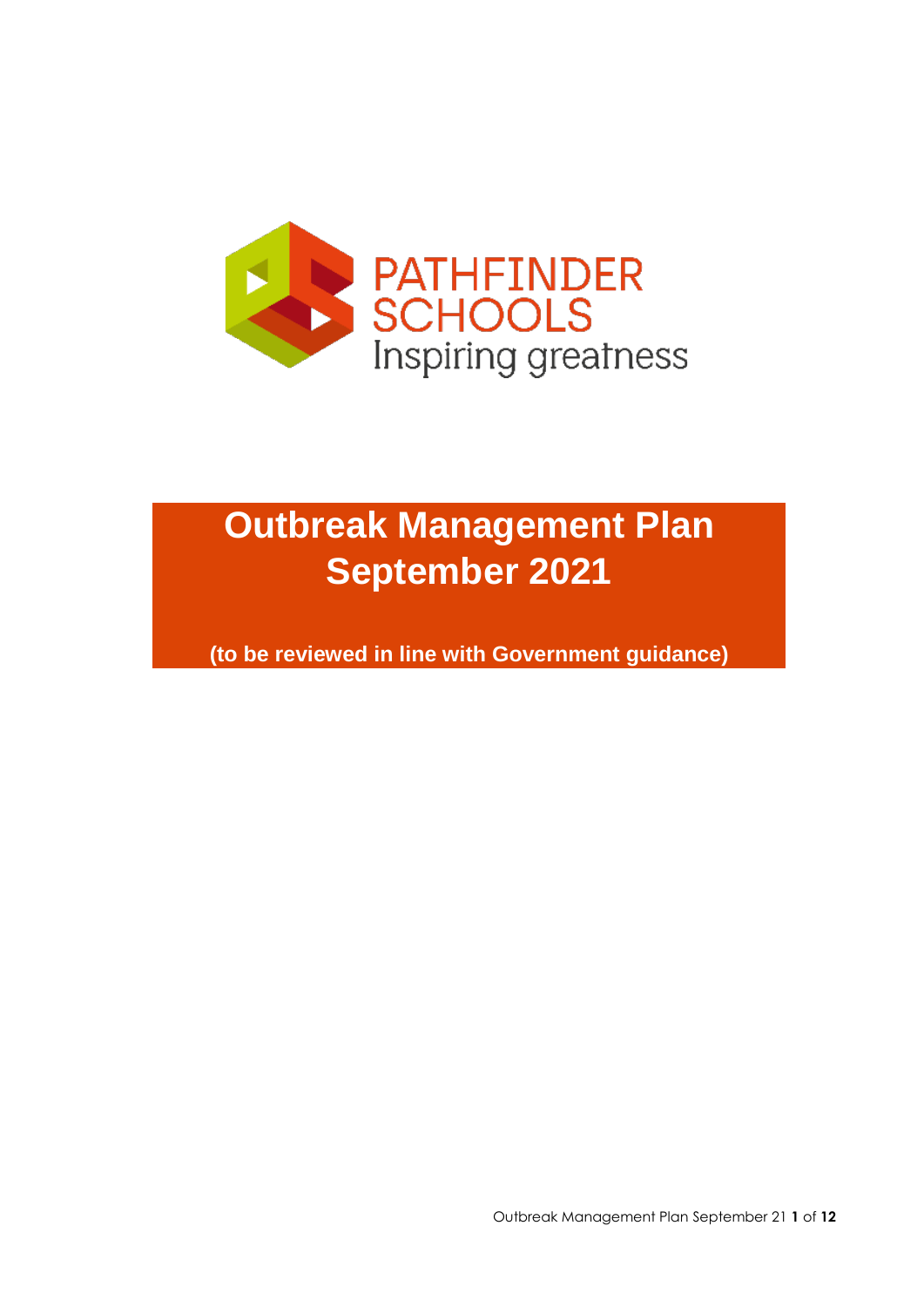## **Contents**

| Introduction                              | Page 3 |
|-------------------------------------------|--------|
| $\triangleright$ Guidance                 | Page 3 |
| <b>Prioritising Education</b>             | Page 3 |
| <b>Additional Measures</b>                | Page 6 |
| $\triangleright$ COVID-19 Risk Assessment | Page 6 |
| $\triangleright$ Testing                  | Page 6 |
| $\triangleright$ Face Coverings           | Page 6 |
| $\triangleright$ Shielding                | Page 7 |
| $\triangleright$ Other Measures           | Page 8 |
| • Cleaning                                | Page10 |
| Waste                                     | Pagell |
|                                           |        |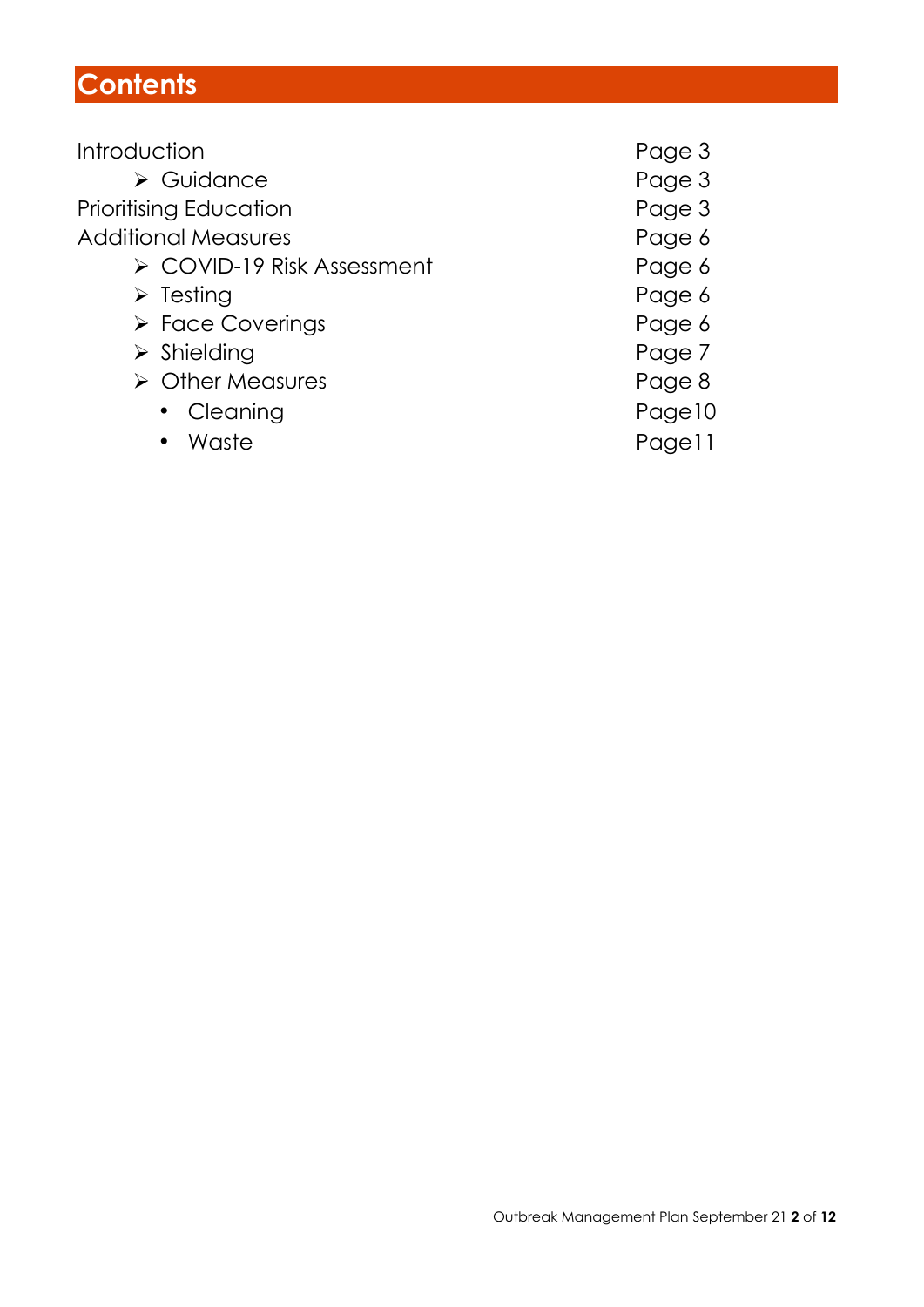## **1. Introduction**

1.1 The Government has made it a national priority that education and childcare settings should continue to operate as normally as possible during the COVID-19 pandemic.

1.2 Measures affecting education and childcare may be necessary in some circumstances, for example:

• to help manage a COVID-19 outbreak within a setting. Government guidance issued 17/08/21 [Actions for schools during the coronavirus outbreak -](https://www.gov.uk/government/publications/actions-for-schools-during-the-coronavirus-outbreak) GOV.UK (www.gov.uk) defines this as:

*For most education and childcare settings, whichever of these thresholds is reached first:*  ➢ *5 children, pupils, students or staff, who are likely to have mixed closely, test positive for COVID-19 within a 10-day period; or*

➢ *10% of children, pupils, students or staff who are likely to have mixed closely test positive for COVID-19 within a 10-day period*

➢ *Identifying a group that is likely to have mixed closely will be different for each setting. The annex gives examples for each sector, but a group will rarely mean a whole setting or year group.*

*Close mixing examples in schools:*

- ✓ *a form group or subject class*
- ✓ *a friendship group mixing at breaktimes*
- ✓ *a sports team*
- ✓ *a group in an after-school activity*
- if there is extremely high prevalence of COVID-19 in the community and other measures have failed to reduce transmission.
- As part of a package of measures responding to a Variant of Concern (VoC)

1.3 This Outbreak Management Plan outlines how Pathfinder Schools will operate if any of the additional measures due to a Variant of Concern or increase in number of cases are recommended for our setting or area. This plan includes how Pathfinder Schools will ensure every child receives the quantity and quality of education and care to which they are normally entitled.

1.4 Pathfinder Schools is a multi-academy trust comprising of 9 schools based over 9 sites located in the North Northamptonshire area. Our school cohorts range from 3-18 year old. The schools currently operated by the Trust are:

- Montsaye Academy
- Rothwell Victoria Infant School
- Rothwell Junior School
- Havelock Infant School
- Havelock Junior School
- Loatlands Primary School
- Rushton Primary School
- Hawthorn Community Primary School
- Wilbarston CE Primary School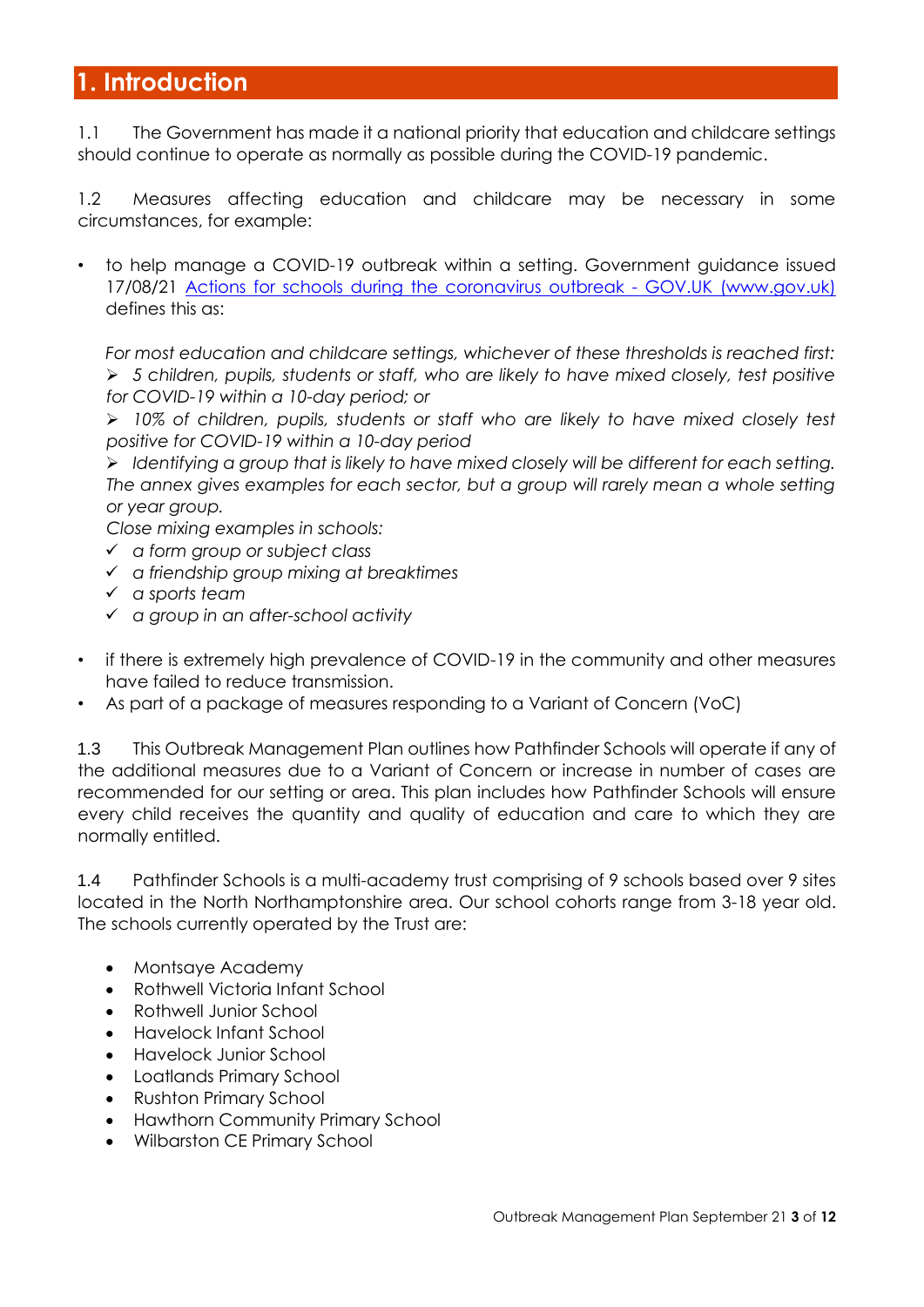## **2. Guidance**

2.1 Pathfinder Schools continues to seek guidance from:

- National Government Guidance
- COVID-19 Contingency Framework: Education and Childcare June 2021
- Public Health England (PHE)
- Confederation of School Trusts (CST)
- Pathfinder Schools COVID-19 School Risk Assessments
- COVID-19 North Northants COVID team

#### **3. Prioritising Education**

3.1 The impacts of having missed education during the pandemic are severe for children, young people and adults. In all cases, any benefits in managing transmission should be weighed against any educational drawbacks.

3.2 Decision-makers should endeavour to keep any measures in education and childcare to the minimum number of settings or groups possible, and for the shortest amount of time possible.

3.3 Decision-makers should keep all measures under regular review and lift them as soon as the evidence supports doing so.

3.4 Measures affecting education and childcare settings across an area should not be considered in isolation, but as part of a broader package of measures.

3.5 Attendance restrictions should only ever be considered as a last resort. Where measures include attendance restrictions, the Department for Education (DfE) may advise on any groups that should be prioritised.

3.6 The Government will try to give as much notice as possible of any changes to the way settings should operate.

#### **3.7 Prioritising Certain Year Groups**

3.7.1 The DfE has stated that early years and primary settings should be "prioritised to continue to operate as normal", although the department "may advise that other groups should be prioritised".

#### **4. Early Years**

4.1 If attendance restrictions are needed, vulnerable children and children of critical workers should be allowed to attend.

## **5. Primary Schools**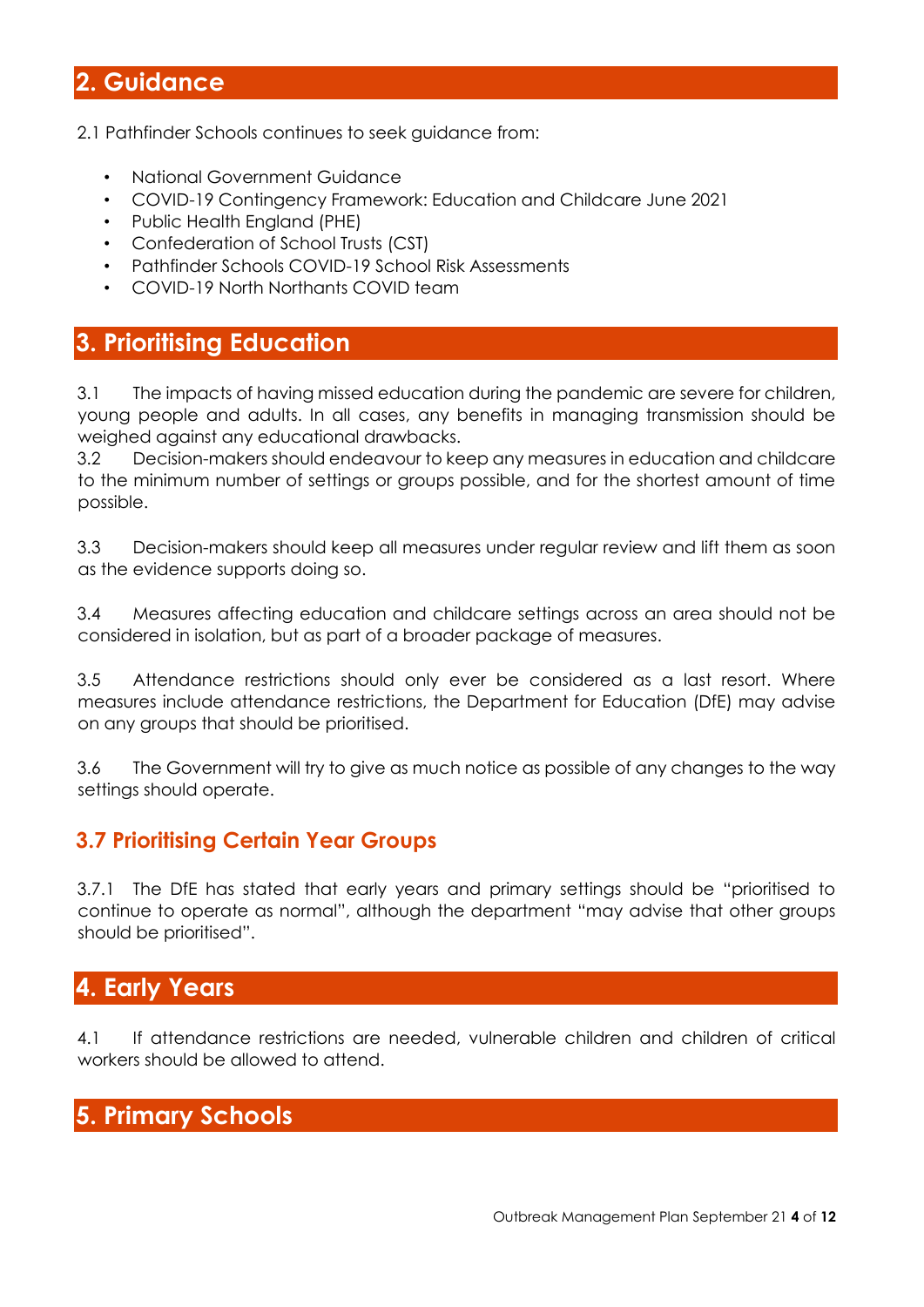5.1 If some attendance restrictions are needed, all vulnerable children, children of critical workers, children in reception, year 1 and year 2 should still be allowed to attend. If, by exception, attendance is restricted further, vulnerable children and children of critical workers should still be allowed to attend.

## **6. Secondary Schools**

6.1 If some attendance restrictions are needed, all vulnerable children and young people, children of critical workers, pupils in years 10, 11, 12 and 13, and other pupils who were due to take external exams this academic year should still be allowed to attend. If, by exception, attendance is restricted further, vulnerable children and young people and children of critical workers should still be allowed to attend.

#### **8. Limits on Attendance**

8.1 If attendance needs to be restricted further at any phase, vulnerable children and young people and children of critical workers should still be able to attend.

8.2 Limits on attendance will only ever be considered as a last resort.

8.3 As with other periods of restricted attendance, schools within Pathfinder Schools will provide high quality remote education for all pupils.

8.4 Restrictions on attendance may be advised by local teams for individual settings or clusters of closely linked settings.

8.5 If attendance restrictions are required across an area, the Government will publish detailed operational guidance for schools.

8.6 If restrictions on pupil attendance are needed, Pathfinder Schools will support each school to manage workforce necessary to ensure education continues for all.

#### **8.7 Vulnerable Children and Young People**

8.7.1 Where vulnerable children and young people are absent, Pathfinder Schools and School Leaders will:

- follow up with the parent or carer, working with the local authority and social worker (where applicable), to explore the reason for absence and discuss their concerns;
- encourage the child or young person to attend educational provision, working with the local authority and social worker (where applicable), particularly where the social worker and the Virtual School Head (where applicable) agrees that the child or young person's attendance would be appropriate;
- focus the discussions on the welfare of the child or young person and ensuring that the child or young person is able to access appropriate education and support while they are at home;
- have in place procedures to maintain contact, ensure they are able to access remote education support, as required, and regularly check if they are doing so.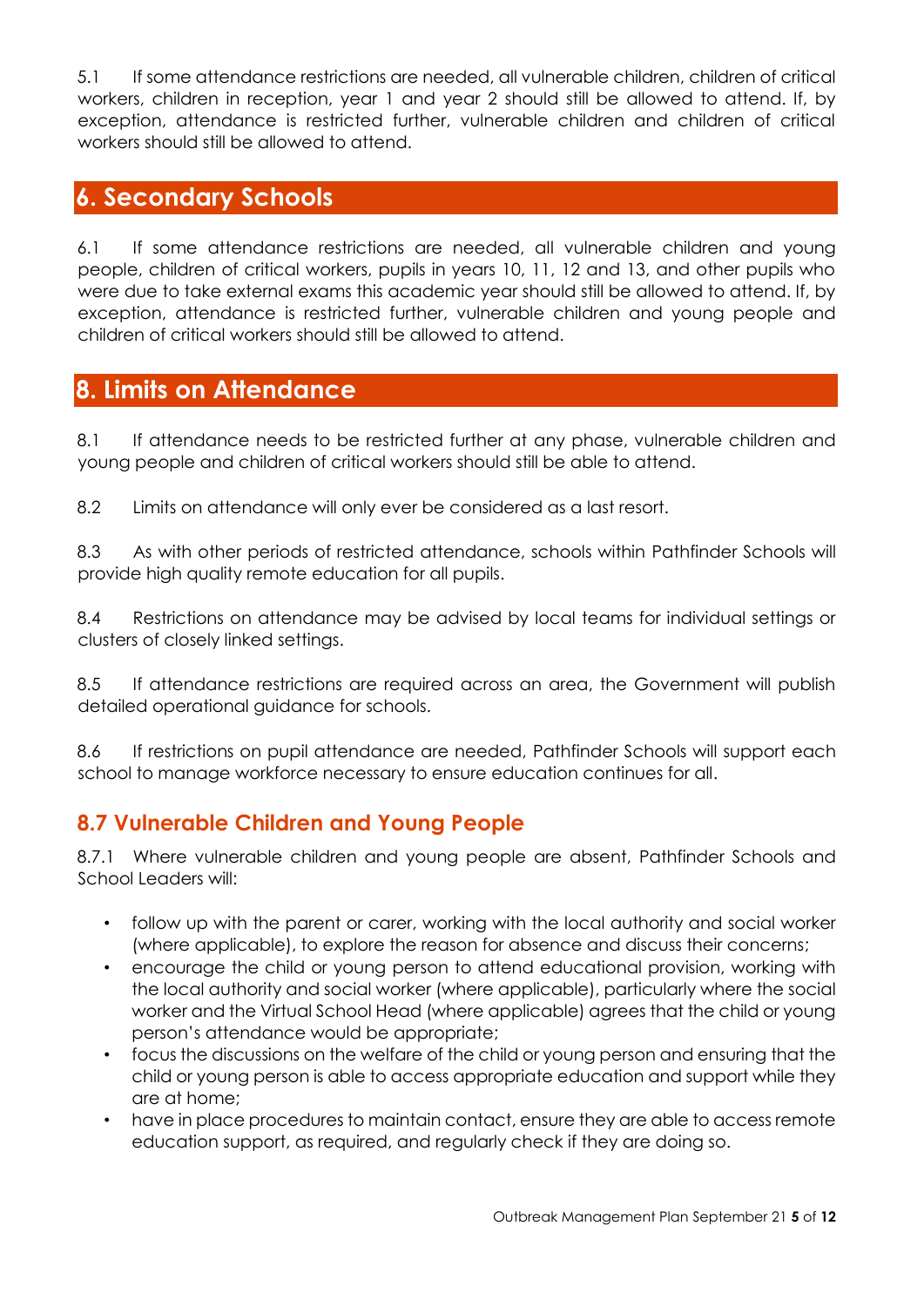8.7.2 If settings have to temporarily stop onsite provision on public health advice, they should discuss alternative arrangements for vulnerable children and young people with the local authority.

## **9. School Meals**

9.1 Pathfinder Schools will continue to provide meal options for all pupils who are in school. Meals will be available free of charge to all infant pupils and pupils who meet the benefits related free school meals eligibility criteria.

9.2 Pathfinder Schools will continue to provide free school meals support in the form of meals or lunch parcels for pupils who are eligible for benefits related free school meals and who are not attending school because they:

- are self-isolating
- have had symptoms or a positive test result themselves
- are a close contact of someone who has COVID-19

9.3 Further information is available in the guidance on providing school meals during the COVID-19 pandemic. Pathfinder Schools will continue to support pupils who are eligible for, and usually receive, free meals even if pupils are studying remotely due to COVID-19.

## **10. Additional Measures:**

10.1 This Outbreak Management Plan outlines how Pathfinder Schools will operate if any additional measures are recommended for the school sites from national guidance due to a Variant of Concern, increase in number of cases or extended lockdown measures.

## **11. COVID-19 Risk Assessment**

11.1 Pathfinder Schools continue to update site specific COVID-19 Risk Assessments in line with national guidance. COVID-19 Risk Assessments are updated in consultation with school leaders and uploaded regularly to school websites.

11.2 COVID-19 Risk Assessments will be updated in the event of:

- Changes to National Guidance
- Updates on COVID-19 Roadmap
- Local outbreaks
- School Related Outbreaks
- Variants of Concern

## **12. Testing**

12.1 Pathfinder Schools is prepared for the reintroduction of Asymptomatic Testing Sites (ATS).

12.2 These measures may be advised: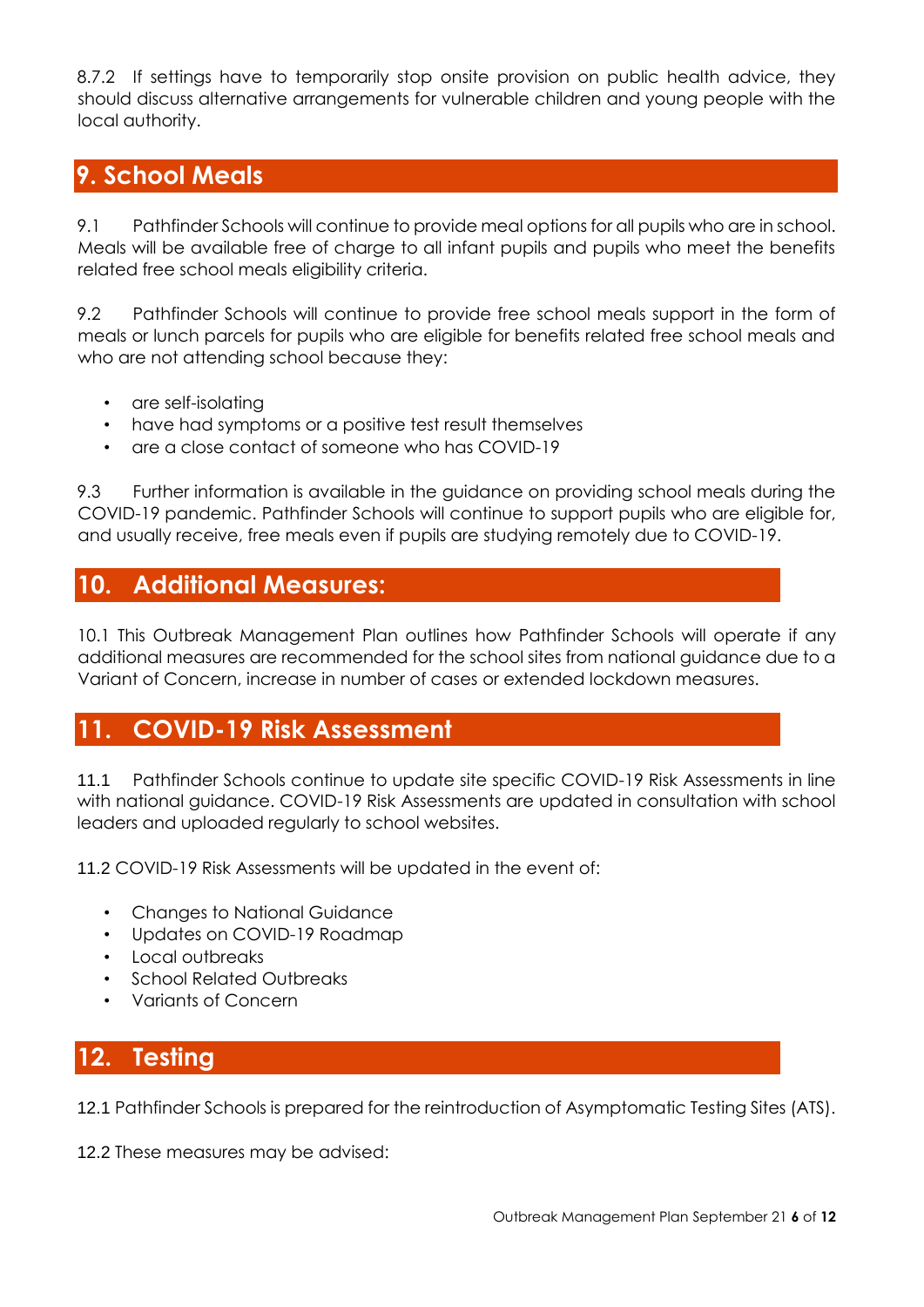- for an individual setting or a small cluster of settings only, by Directors of Public Health as part of their responsibilities in outbreak management. In most cases a "cluster" will be no more than 3 or 4 settings linked in the same outbreak
- for settings across areas that have been offered an enhanced response package, where settings and Directors of Public Health decide it is appropriate

#### **12.3 Dedicated Testing Sites**

- Pathfinder Schools will establish dedicated testing sites following national guidance and previous guidance from Schools, Colleges Testing Handbook V3.7.
- Schools within Pathfinder Schools will reintroduce specific roles to support testing. These roles were identified in the Schools, Colleges Testing Handbook V3.7 and used on sites in January 2021. Refresher training for staff will be made available if required.
- Pathfinder Schools and School Leaders will ensure that ATS does not negatively impact on the education provided to students.

## **12.4 Home Testing**

- Schools will continue to provide testing kits to staff and pupils and encourage their use twice a week.
- Additional use of home testing by staff and pupils may be advised and will be encouraged by schools.

## **13. Limiting teaching in unventilated spaces**

- Pathfinder Schools will consider whether any activities could take place outdoors, including exercise, assemblies, or classes
- ways to improve ventilation indoors, where this would not significantly impact thermal comfort will also be taken into consideration

## **14. Face Coverings**

- Pathfinder Schools will consider the introduction of the use of face masks in schools for staff and pupils in cases of Variants of Concern including communal areas and classrooms in line with government guidance.
- COVID-19 Risk Assessments will be updated in line with guidance and parents/carers will be informed of the reintroduction of face coverings should this be advised.
- Site Managers will ensure that schools have sufficient stock of PPE including face masks.
- School COVID-19 Risk Assessments still state that all visitors to school sites including parents and contractors are to wear face coverings at all times should this be advised.

## **15. Shielding**

15.1 Shielding is currently paused. In the event of a major outbreak or Variant of Concern that poses a significant risk to individuals on the Shielded Patient List (SPL), ministers can agree to reintroduce shielding. Shielding would be considered in addition to other measures to address the residual risk to people on the SPL, once the wider interventions are taken into account.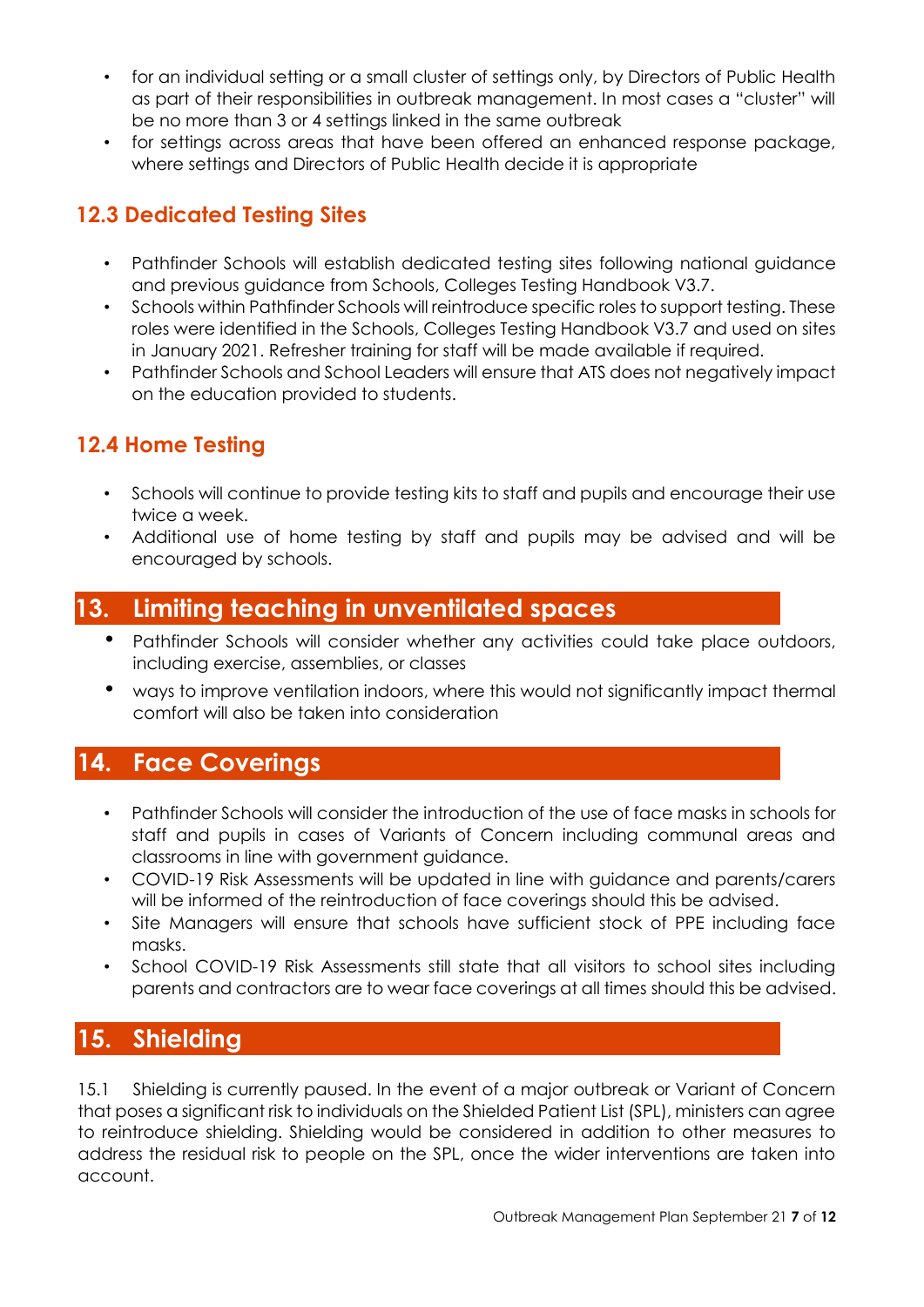• Risk Assessments will be updated to include shielding and Pathfinder Schools will support individuals with remote working if required.

**Please note**: Shielding can only be reintroduced by National Government.

#### **15.2 Education Workforce**

15.2.1 Pathfinder Schools will continue to support staff and pupils through individual Risk Assessments and support those who are:

- Clinically Vulnerable (CV)
- Clinically Extremely Vulnerable (CEV)
- Pregnant/Expectant mothers
- BAME

15.2.2 Pathfinder Schools will continue to implement the system of controls set out in the COVID-19 operational guidance for educational settings. The COVID-19 Risk Assessments explain to staff the measures that have been put in place to reduce risks to staff, including how these protective measures have been reviewed as part of an updated workplace risk assessment.

#### **16. Other Measures**

#### **16.1 Residential Educational Visits**

16.1.1 Risk Assessments for trips include COVID-19 procedures and are updated following national guidance.

- **Educational Day Visits** were able to resume from 12<sup>th</sup> April 2021. Any educational day visits must be conducted in line with relevant COVID-secure guidelines and regulations and a full risk assessment in relation to all educational visits must be undertaken to ensure they can be undertaken safely. As part of this risk assessment, schools will need to consider what control measures need to be used and follow wider advice on visiting indoor and outdoor venues. School Leaders should consult the health and safety guidance on educational visits when considering visits.
- Educational Day Visits will be reviewed and potentially postponed in the event of a Variant of Concern or increase in number of cases.
- **Domestic Residential Educational Visits** could be undertaken from 17<sup>th</sup> May 2021. Any domestic residential educational visits must be conducted in line with relevant COVID-19 guidance and regulations and risk assessments should be undertaken.
- Domestic Residential Educational Visits will be reviewed and potentially postponed in the event of a Variant of Concern or increase in number of cases.
- **International Visits:** The Government has now publishe[d](https://www.gov.uk/guidance/red-amber-and-green-list-rules-for-entering-england) [red,](https://www.gov.uk/guidance/red-amber-and-green-list-rules-for-entering-england) [amber](https://www.gov.uk/guidance/red-amber-and-green-list-rules-for-entering-england) [and](https://www.gov.uk/guidance/red-amber-and-green-list-rules-for-entering-england) [green](https://www.gov.uk/guidance/red-amber-and-green-list-rules-for-entering-england) [list](https://www.gov.uk/guidance/red-amber-and-green-list-rules-for-entering-england) rules for entering England. Given the complexities attached to international travel at this stage of the pandemic, the Government recommends schools do not go on any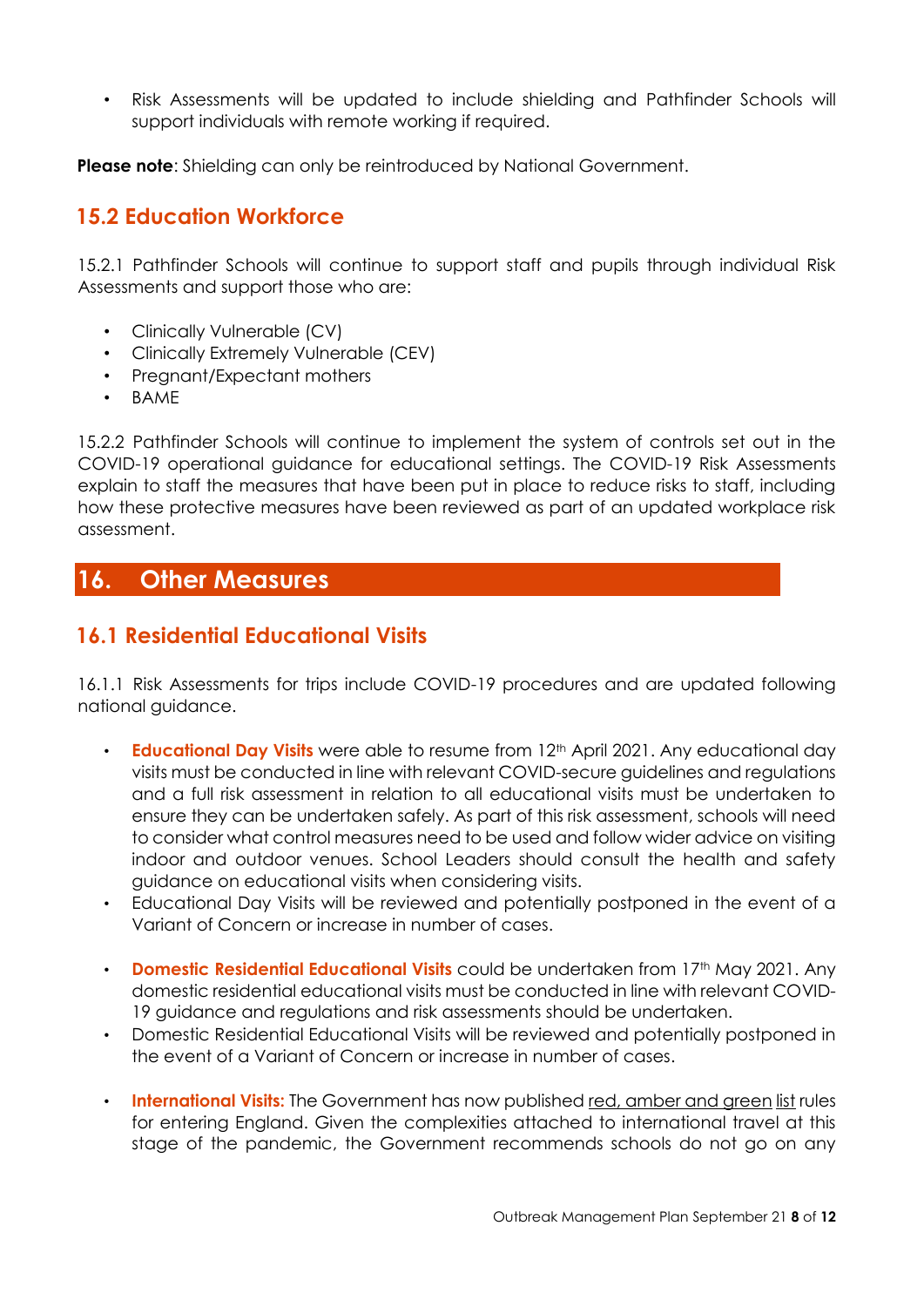international visits up to and including  $5<sup>th</sup>$  September 2021. The position beyond  $5<sup>th</sup>$ September 2021 will be reviewed again as more advice becomes available.

• International Visits will be reviewed and potentially postponed in the event of a Variant of Concern or increase in number of cases.

#### **16.2 Open Days**

- In the event of a Variant of Concern or increase in number of cases, transitional, taster and open days will be managed through the completion of a thorough risk assessment in line with agreed system of controls and align with the advice contained from the Government roadmap out of lockdown.
- Open days will be reviewed and potentially postponed/cancelled in the event of a Variant of Concern or increase in number of cases .
- In the event of cancellation, remote transitional, taster and open days will be managed by school leaders.

16.2.1 Individual site risk assessments will be completed and will include:

- separate entry and exit points to school
- minimum number of participants (if any)
- All visitors to wear face coverings and regularly wash/sanitise hands

#### **16.3 Parental Attendance in Settings**

16.3.1 In the event of a Variant of Concern or increase in number of cases, parents/carers will be advised to limit their access to site as much as possible.

- Parents/carers or visitors permitted on school site by invitation only and must have an arranged appointment.
- Visitors will be collected from reception as soon as possible to avoid unnecessary waiting.
- All visitors will be expected to wear a face covering and will be informed of this when a meeting is booked. This can be removed in the venue for the meeting if social distancing is possible.
- Where possible conversations with parents/carers staff will be either over the phone, via email or video conferencing
- Parents/carers will not be permitted to attend school fixtures such as football matches etc.

#### **16.4 Performances in Settings**

- If the school is planning an indoor or outdoor face-to-face performance in front of a live audience, staff should continue to follow the lates[t](https://www.gov.uk/guidance/working-safely-during-coronavirus-covid-19/performing-arts) [performing](https://www.gov.uk/guidance/working-safely-during-coronavirus-covid-19/performing-arts) [arts](https://www.gov.uk/guidance/working-safely-during-coronavirus-covid-19/performing-arts) [guidance,](https://www.gov.uk/guidance/working-safely-during-coronavirus-covid-19/performing-arts) and the guidance o[n](https://www.eventsindustryforum.co.uk/index.php/11-features/14-keeping-workers-and-audiences-safe-during-covid-19) [delivering](https://www.eventsindustryforum.co.uk/index.php/11-features/14-keeping-workers-and-audiences-safe-during-covid-19) [outdoor](https://www.eventsindustryforum.co.uk/index.php/11-features/14-keeping-workers-and-audiences-safe-during-covid-19) [events.](https://www.eventsindustryforum.co.uk/index.php/11-features/14-keeping-workers-and-audiences-safe-during-covid-19)
- Performances will be reviewed and potentially postponed/cancelled in the event of a Variant of Concern or increase in number of cases.

#### **16.5 Events and Proms**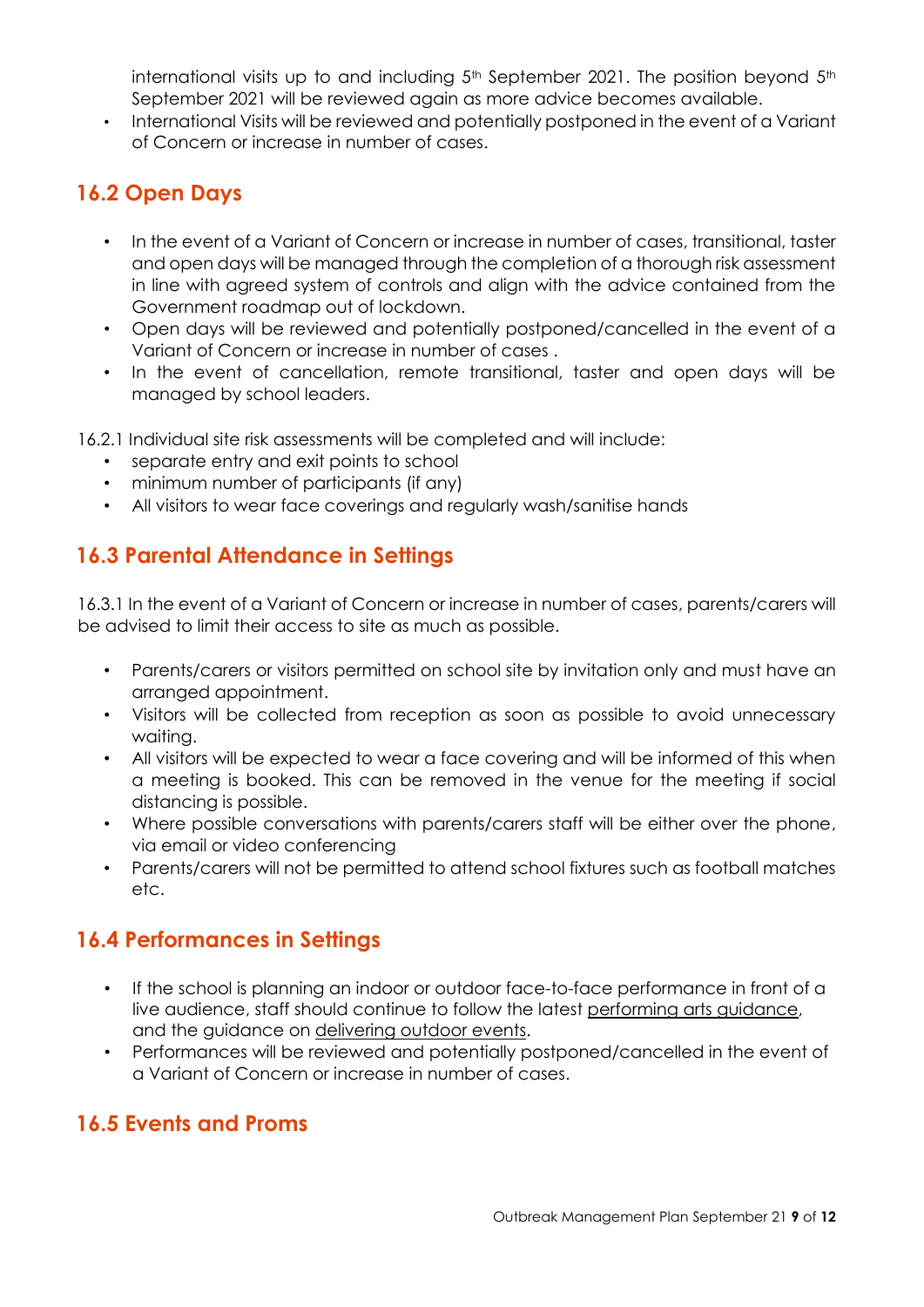- Outdoor events are generally lower risk. Once the school have undertaken a risk assessment and planned the event in line with the system of controls, the school may consider an outdoor event (for example a leavers' celebration or prom) that caters for more than one bubble or consistent group, as long as the groups continue to be kept separate.
- Events and Proms will be reviewed and potentially postponed/cancelled in the event of a Variant of Concern or increase in number of cases.

16.5.1 Local authorities, Directors of Public Health (DsPH) and PHE Health Protection Teams (HPTs) may recommend these precautions in one setting, a cluster of settings, or across an entire area.

#### **16.6 Summer Schools (delivered under DfE's summer school funding scheme)**

16.6.1 In most circumstances, children should be allowed to attend summer schools as planned. Facilities and activities should reflect any local or national restrictions.

16.6.2 If attendance restrictions are needed as a last resort, the academic element of the programme may need to be delivered remotely.

16.6.3 Children should still also be allowed to attend holiday activities and food programme provision "in most circumstances".

16.6.4 However, if Pathfinder Schools and School Leaders decide not to hold face-to-face holiday clubs as a result of COVID-19, for example if they are cancelled following Government advice, schools will consider how the aims of the programme may be achieved remotely.

#### **16.7 Out-of-School Settings and Wraparound Childcare**

16.7.1 If attendance restrictions are needed, vulnerable children and young people should be allowed to attend. For all other children, parents and carers should only be allowed to access these providers for face-to-face provision for their children for a limited set of essential purposes, such as to allow them to go to or seek work, attend a medical appointment, or undertake education and training.

16.7.2 Restrictions on attendance may need to vary depending on whether provision will be operating during school term-time and/or school holidays, when schools are otherwise closed to ensure sufficient childcare provision remains available to those that need it most. Therefore, the advice outlined above could be subject to change.

16.7.3 Further advice will be provided should this be the case. In the meantime, providers should continue to refer to guidance on protective measures for holiday, after school clubs and other out-of-school settings for children during the coronavirus (COVID-19) pandemic.

## **17. Cleaning**

17.1 Pathfinder Schools continue to follow robust cleaning regimes in schools such as: